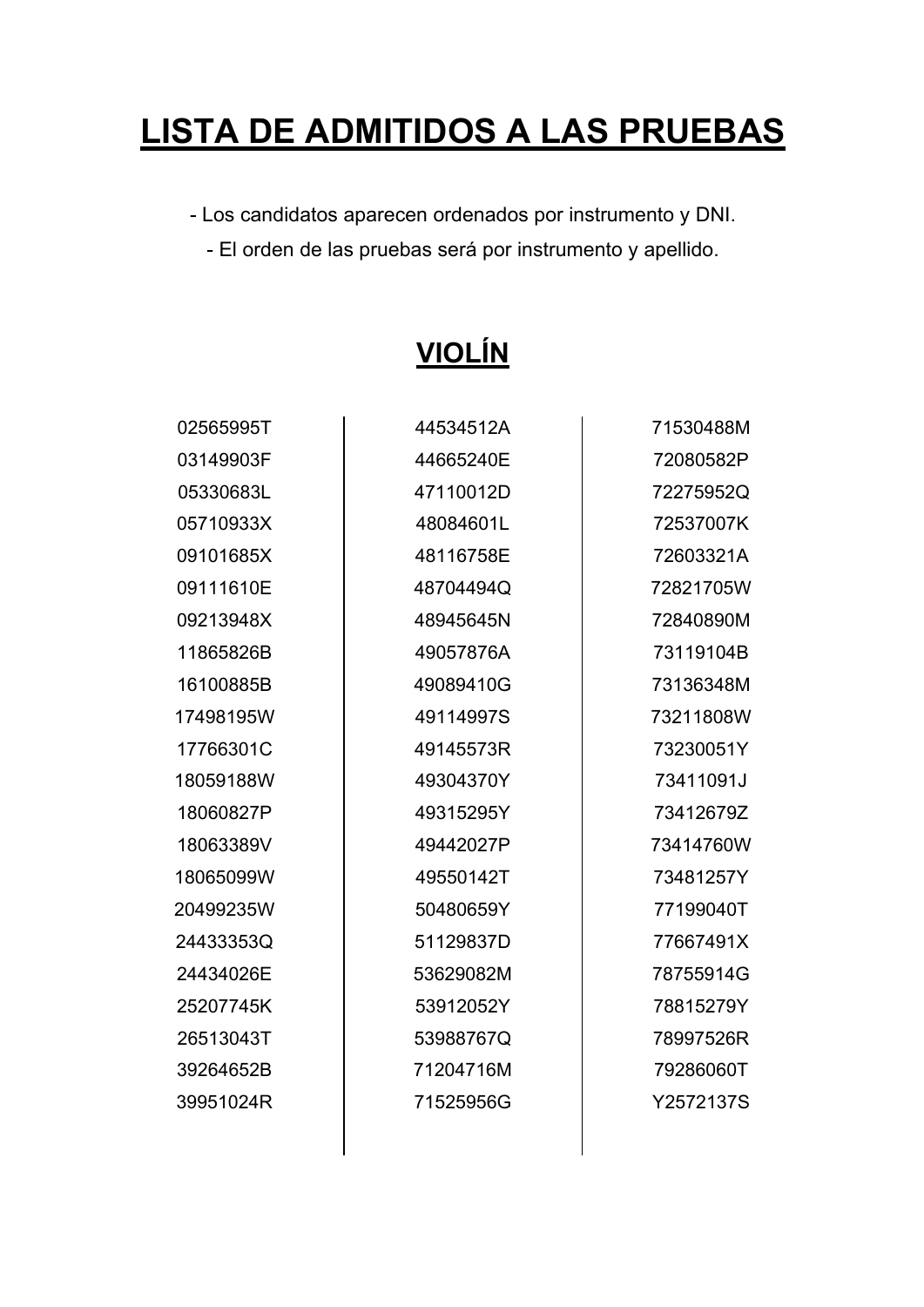#### **VIOLA**

09111610E 118705536Y 15518444E 16629087H 20930754H 25360135J 25363113R 26057499V 31017251A 41651970M

45136569N 45693205W 46071621E 48152476K 48230014A 48251825X 49182569J 49217322J 53791923Y 53875332V

54652263P 70284755K 71305843R 71958601L 72706531N 73022710X 74943534N 77640216J

#### **VIOLONCELLO**

04638045A 05469997E 18054655T 18094483S 21746576F 39962147S 45138151F

47110409S 48256511X 48677012L 51125237D 53613287B 70272505F 71470034H

71965640C 72265236H 73427004X 77217943V X3007087K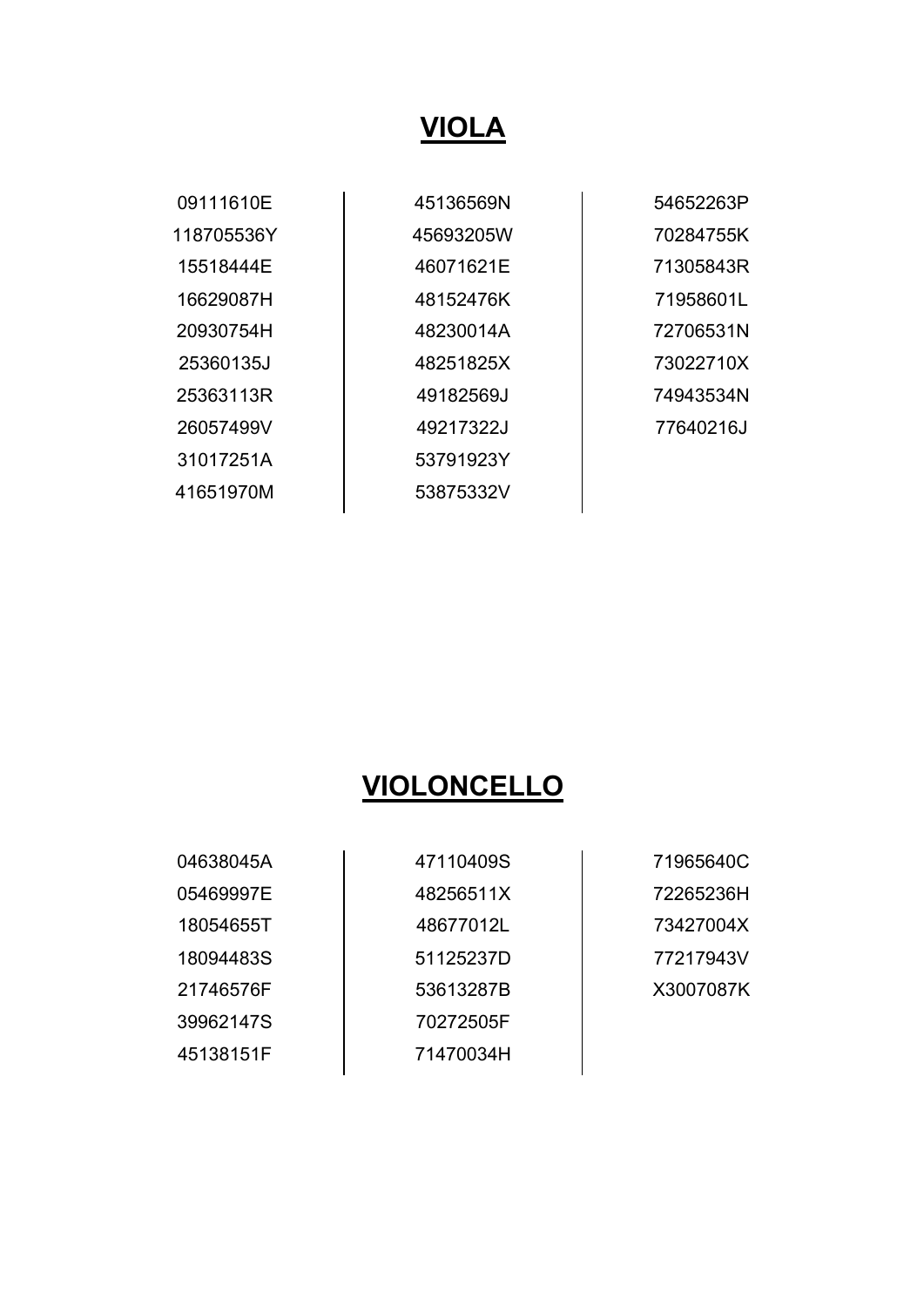#### **CONTRABAJO**

03204867R 05937501M 20494461N 39922338L

47307864S 48119576B 49582754K 70894893S

71173060C 71352444G 73027984V

#### **FLAUTA**

03948285J 06286838H 09070868J 15457800Y 18059488A 18059751J 18061782C 18065098R 18065763E 18455468S 21693457H 32091442W 38880022V 39925775Y 45157629G 45338404E 45387554K

45944029B 46083110B 47387583Q 47435703C 47478964H 47519328V 48084602C 48677495L 48707682F 49046202J 49108212S 49316495X 49431207K 50252625V 50382134J 58016482V 70262643N

70276089A 70829153D 70840430Q 71907907V 72184085B 72199273L 72834730D 73220992D 73399605G 73411621Z 74016748B 75928630H 75965964T 76041191V 76642557W 77169337J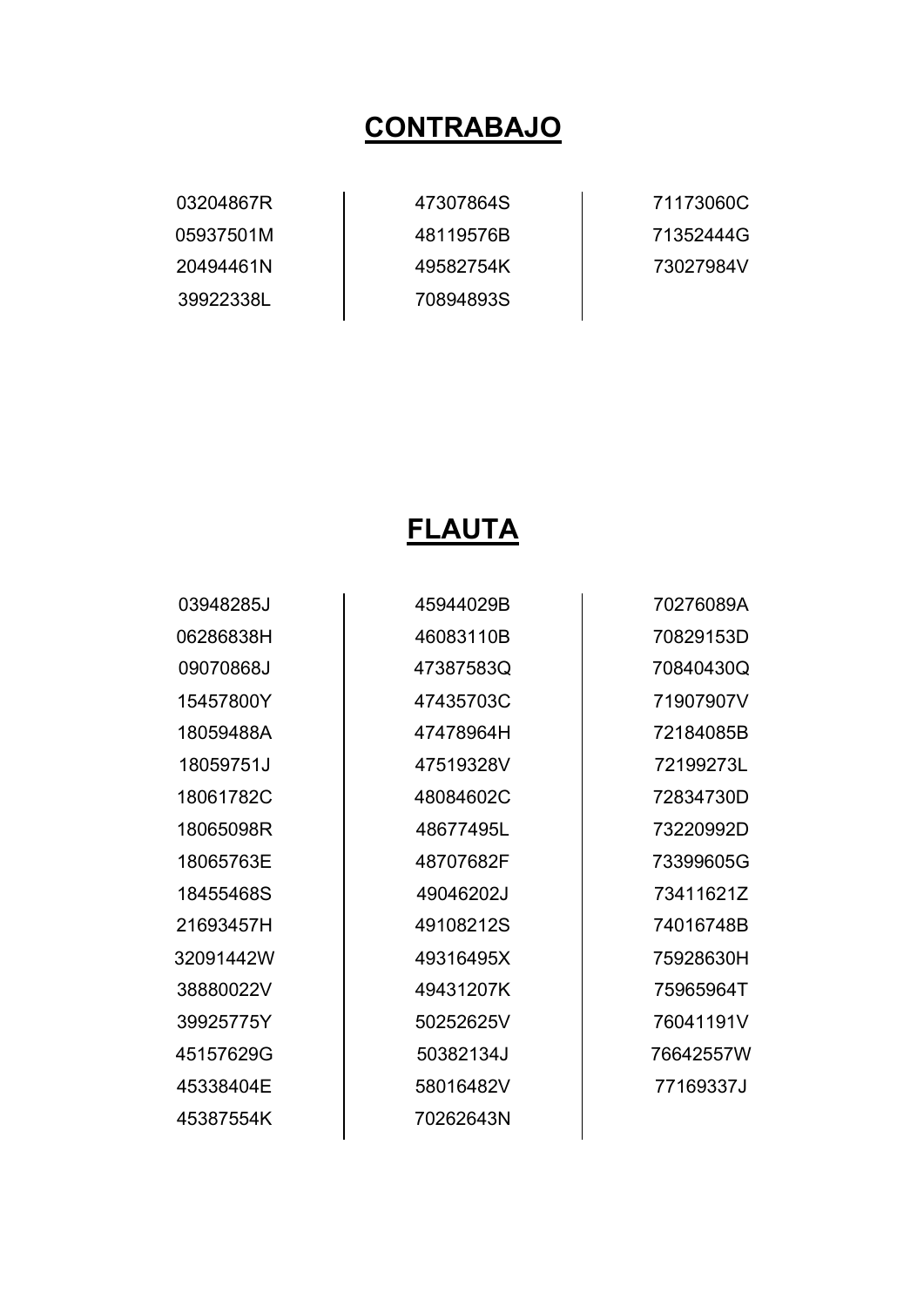#### **OBOE**

| 03935294V |
|-----------|
| 05456942P |
| 11086155V |
| 14279161W |
| 16633900R |
| 184600031 |
| 20083535G |

20612373A 32898516Y 34279929Q 44438507T 45959563C 47449639H 47699413N

49185188X 49729582V 51489424Z 70084216L 77376254E 77464319C

### **CLARINETE**

03155293S 03949620Z 05469998T 06294322G 06620600G 18061465W 18456637B 20860437N 20961792Y 21697485K 21697767G 25210295H 43838106Z 44435559L 44646325J 45911533Z 46073850C

46092324W 47430695A 47473574X 47482238A 47532227J 47558870E 48119574D 48119977K 49312958S 49582309J 51169096F 51178505D 51485849G 54129408N 70418071Y 70837678R 70910537L

71184249P 71205517R 73016878C 73093640P 73164042F 73215277K 73215777S 77219674A 77477403V 77598614H 77752564Y 78770007K 78771188Y 78774382A 79009312B 80089218K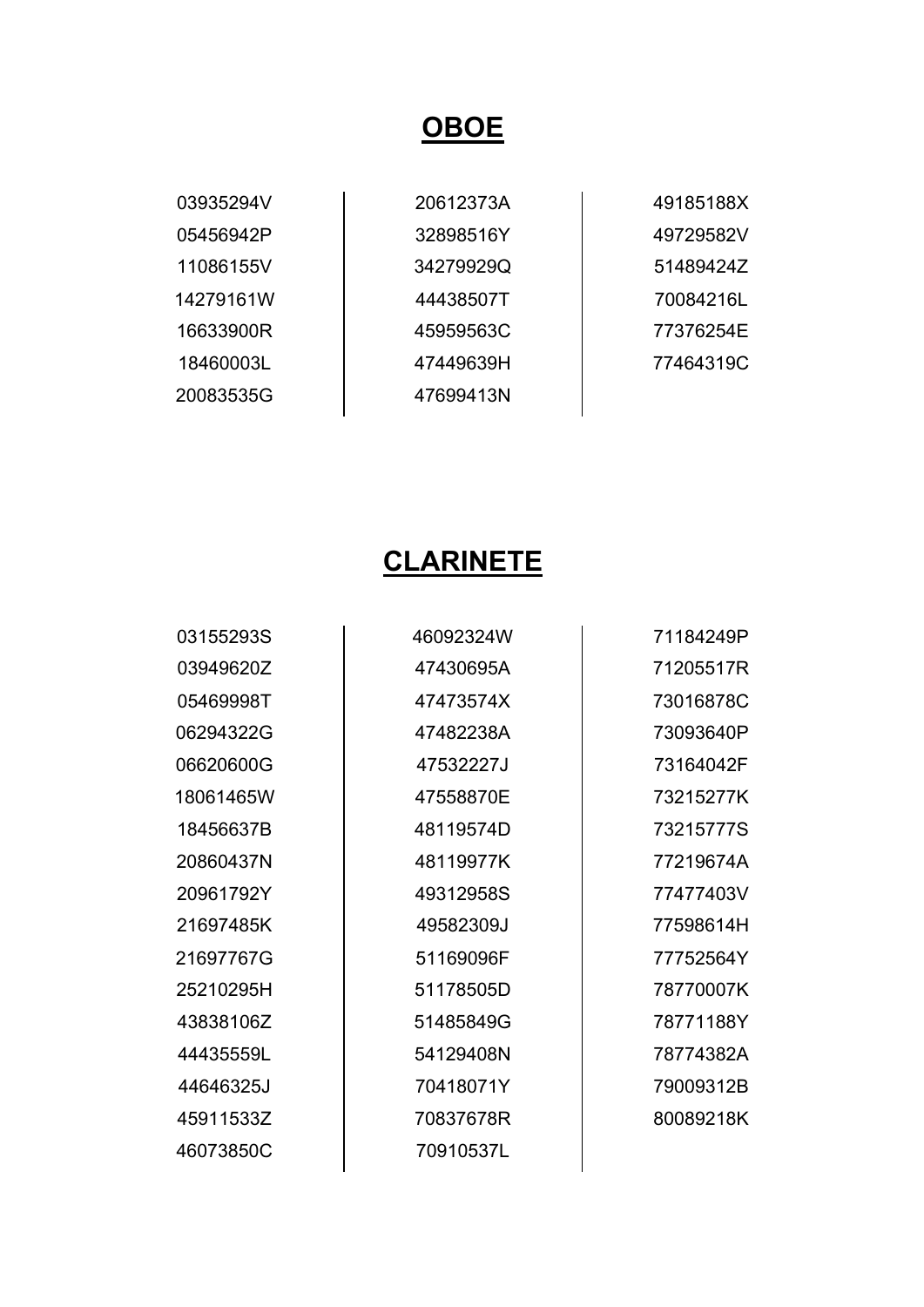#### **FAGOT**

03153286D 04638034S 18060849F 20065236J 26516826B 31877348S 34280030W

46095763Z 48258373A 53880228Z 70417877L 70906762Q 71472335L 72842394Z

73441608D 75922715Z 77368042K 77419093N 77460881D 77484854Q 78810127Y

#### **TROMPA**

03205779Q 05720033W 06286378H 06290938R 06292572W 09049427P 16630766H 18456209C 18458077W 20880641R 21009385N 23849312Z 25193631Y 25367284D 35627321E

39461743E 43575089W 46089559C 47863158C 48196801W 48598971V 48605980B 48607959N 48608329Z 48642950C 49024158A 49633976E 53725886W 53785458G 53789493Z

70360658R 70922028X 71348735K 72190316D 72832843P 73439568Q 73592054N 73603475W 73657897Y 77460977J 77752565F 78759668D 78778438B Y1800985F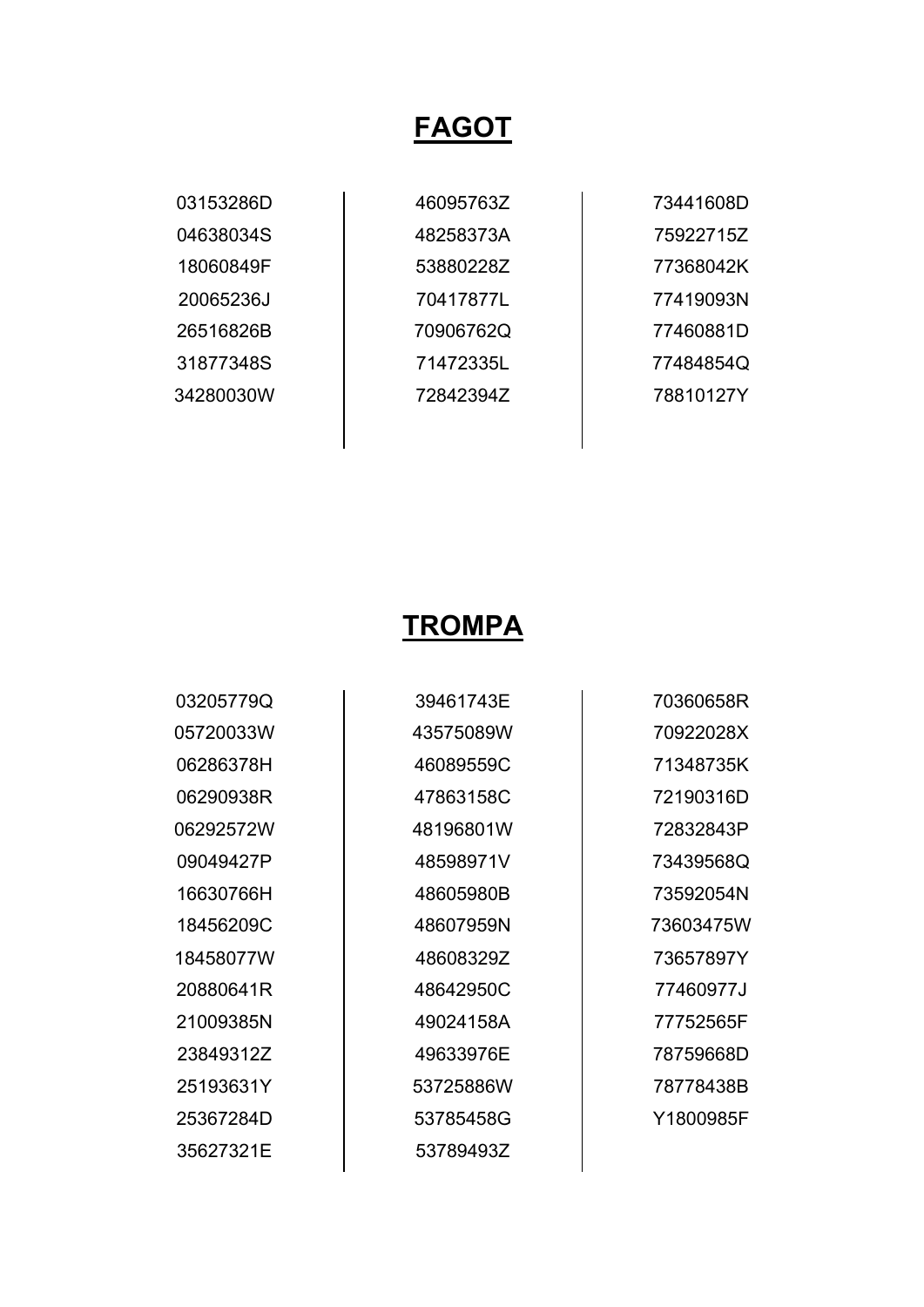### **TROMPETA**

| 03146206J | 39408506F | 70268370N |
|-----------|-----------|-----------|
| 04637021Z | 44334147Z | 71468405E |
| 04637229S | 44645962H | 72893265D |
| 08896996K | 44646606H | 72900227W |
| 20856478D | 45911604Q | 73050696M |
| 20856917B | 46262638R | 73402383E |
| 21710048A | 48260668K | 77373421H |
| 21745232C | 49141990Y | 77477404H |
| 23333266L | 49170219Z | 77655950S |
| 25209506B | 53803152B | 78759669X |
| 35589533T | 54131218M |           |
|           |           |           |

# **TROMBÓN TENOR**

| 04633424M | 20048341T | 47859404S |
|-----------|-----------|-----------|
| 05458020M | 21070569Q | 72895978P |
| 18056150T | 32725582D | 73020446T |
| 18063037X | 39458641W | 73132796H |
| 18173274P | 45911605V | 73597624Q |
| 18176616S | 47473227P | 73600041H |
|           |           |           |

# **TROMBÓN BAJO**

18057885X 18061779V 21807150E 29220826Q 53785459M 54020264A